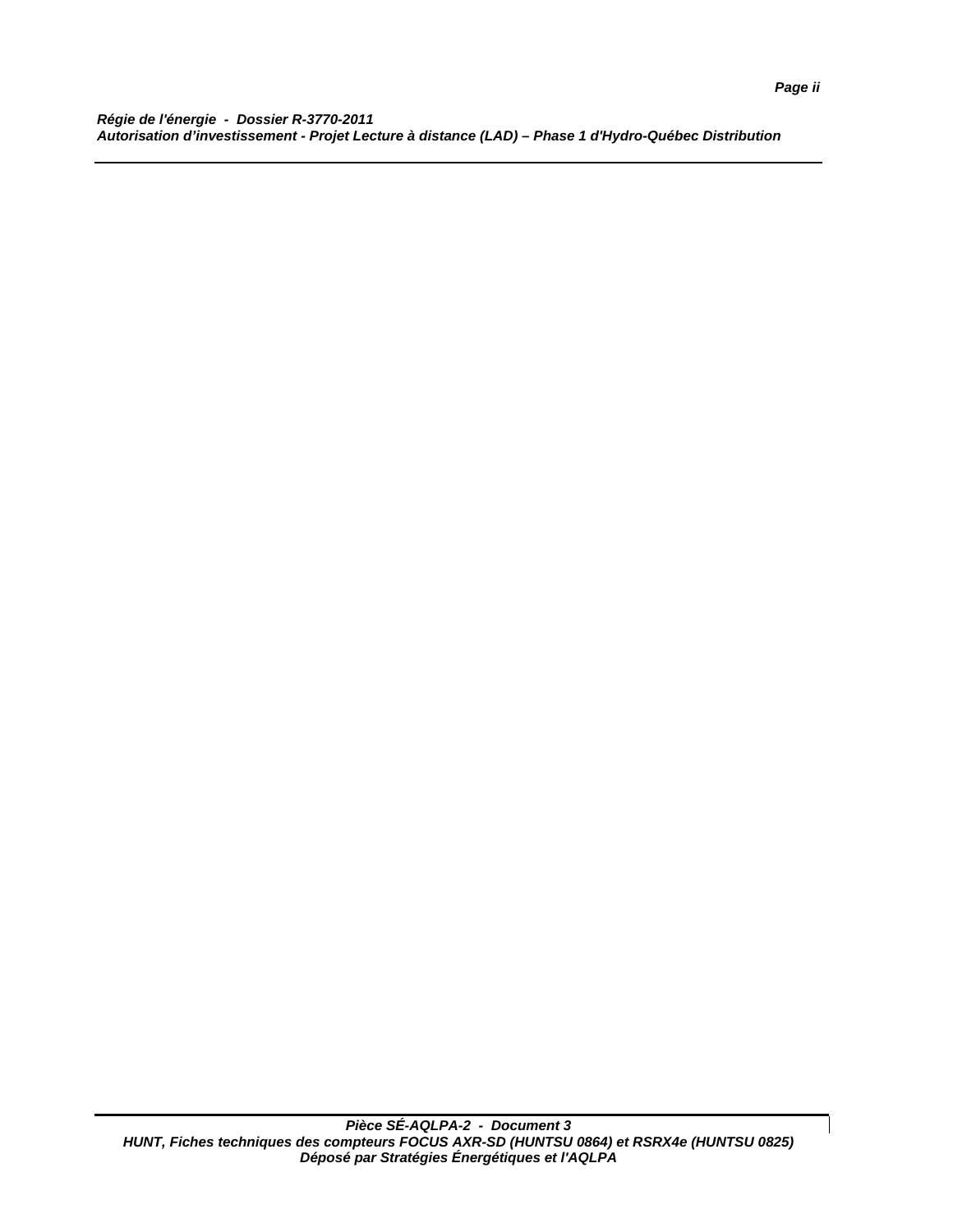## Exhibit P: RF Exposure TEB-HUNTSU825

### **General Information**

Applicant: Hunt Technologies, LLC FCC ID: TEB-HUNTSU825 Device Category: Mobile Environment: General Population/Uncontrolled Exposure

#### **Technical Information 900 MHz**

Antenna Type: ½ Wave Dipole at 915 MHz Antenna Gain: 2.15 dBi (Theoretical maximum) Transmitter Conducted Power: 25.99 dBm Maximum System EIRP: 28.14 dBm Operating Configuration: Fixed mounted Exposure Conditions: Greater than 20 centimeters

#### **Technical Information 2400 MHz ZigBee**

Antenna Type: PCB Inverted F ¼-Wave Monopole Antenna Gain: 5.15 dBi (Theoretical maximum) Transmitter Conducted Power: 20.03 dBm Maximum System EIRP: 25.18 dBm Operating Configuration: Fixed mounted Exposure Conditions: Greater than 20 centimeters

#### **MPE Calculation**

The Power Density (mW/cm<sup>2</sup>) is calculated as follows:

$$
S = \frac{PG}{4\pi R^2}
$$

Where:

S = power density (in appropriate units, e.g. mW/cm<sup>2</sup>)

 $P =$  power input to the antenna (in appropriate units, e.g., mW)

G = power gain of the antenna in the direction of interest relative to an isotropic radiator

 $R =$  distance to the center of radiation of the antenna (appropriate units, e.g., cm)

| <b>MPE CALCULATIONS FOR MOBILE EQUIPMENT</b> |                                           |                                          |                          |                             |                         |                                               |                                                        |  |  |  |
|----------------------------------------------|-------------------------------------------|------------------------------------------|--------------------------|-----------------------------|-------------------------|-----------------------------------------------|--------------------------------------------------------|--|--|--|
| <b>Transmit</b><br><b>Frequency</b><br>(MHz) | <b>Conducted</b><br><b>Power</b><br>(dBm) | <b>Conducted</b><br><b>Power</b><br>(mW) | Antenna<br>Gain<br>(dBi) | Antenna<br>Gain<br>(Linear) | <b>Distance</b><br>(cm) | <b>Power Density</b><br>(mW/cm <sup>2</sup> ) | <b>Power Density</b><br>Limit<br>(mW/cm <sup>2</sup> ) |  |  |  |
| 915                                          | 25.99                                     | 397.19                                   | 2.15                     | 1.641                       | 20                      | 0.130                                         | 0.60                                                   |  |  |  |
| 2405                                         | 20.03                                     | 100.69                                   | 5.15                     | 3.273                       | 20                      | 0.0656                                        | 1.00                                                   |  |  |  |

## **Installation Guidelines**

Exhibit D - Product Ship Sheet contains the following text advising how to install the equipment to maintain compliance with the FCC RF exposure requirements:

#### **Endpoint Location**

To comply with FCC's RF exposure limits for general population/uncontrolled exposure, the antenna(e) used for this transmitter must be installed to provide a separation distance of at least 20 cm from all persons and must not be collocated or operating in conjunction with any other antenna or transmitter.

#### **Conclusion**

This device complies with the MPE requirements by providing adequate separation between the device, any radiating structure, and the general population.